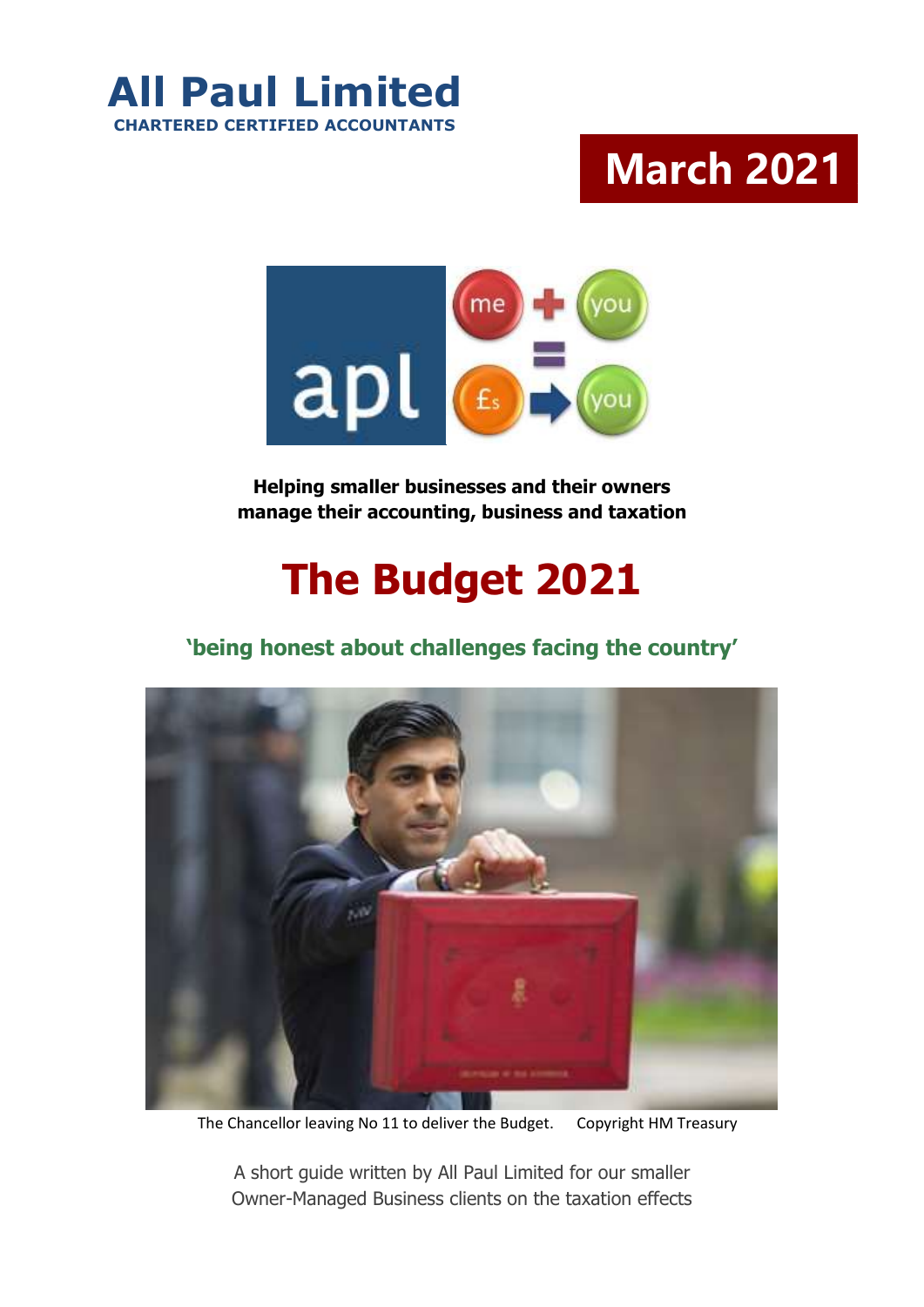# **Introduction**

A year ago, Rishi Sunak delivered his first Budget just as the pandemic was starting. His £30 billion package sounded significant. Now, it pales into insignificance when compared to the £280bn spent in the UK.

He has now delivered his second Budget. He said he wants to be honest about challenges facing the UK. In normal times the state should not be borrowing to pay for everyday public spending. Is it right to help people through an acute public crisis. The country cannot allow debt to keep rising, even with lower interest rates. Should we invest in capital projects?

He continually promised to do whatever it takes to support businesses and workers through lockdown. It came as no surprise that both the furlough and SEISS schemes have been extended again.

The economy is forecast to return to pre-pandemic levels in the middle of 2022. Annual growth is set to reach 4% this year and grow by 7.3% in 2022. Unemployment is expected to hit 6.5% next year.

The government will borrow £355bn, about 17% of GDP, this year and is expected to borrow £234bn in 2021-22. UK borrowing is now at the highest peacetime level in history and comparable only with that during the two World Wars. It will be the work of many governments over many decades to pay back the huge debts of the country.

#### **Key points**

The key announcements were:

- Income tax rates, bands and allowances remain the same for another year.
- Corporation Tax on company profits above £250,000 to rise from 19% to 25% in April 2023.
- Corporation Tax rate to stay at 19% for 1.5m smaller companies with profits under £50,000.
- Furlough to be extended until the end of September. Employers to pay more from July.
- Support for the self-employed also to be extended until September with 2 more grants.
- Inheritance tax thresholds, pension's life time allowances and capital gains tax exemptions frozen at 2020-2021 levels until 2025-26.
- Super deductions of 130% on capital expenditure.



# **Coronavirus support**

#### **Furlough scheme**

The furlough scheme was introduced in March 2020 and was due to end in April 2021. The scheme will now be extended until the end of September 2021.

The Coronavirus Job Retention Scheme has protected more than 11 million jobs since last March. Currently, about 4m employees are using the scheme. This is the highest level since summer 2020.

The eligibility of employees for the scheme has been amended. From 1 May 2021, newly eligible employees who were employed on 2 March 2021 can be include in the furlough scheme, so long as they were paid between 20 March 2020 and 2 March 2021 and their earnings were reported on a RTI payroll submission between those dated.

The furlough scheme will continue until 30 September, with no change of terms until 1 July. Employers will then have to contribute 10% for July and 20% in August and September towards the hours their employees do not work. Employee's net income will change but employers' contributions will increase starting in July. Employers will have to make up wages to the 80% of normal wages and so will have to pay the extra 10% and 20% themselves.

As before, employers can continue to choose to top up their employees' wages above the 80% amount.

The 'self-employed' who pay themselves mainly as dividends through their own company still cannot count their dividend income under the furlough scheme. This is a major blow to lots of our clients.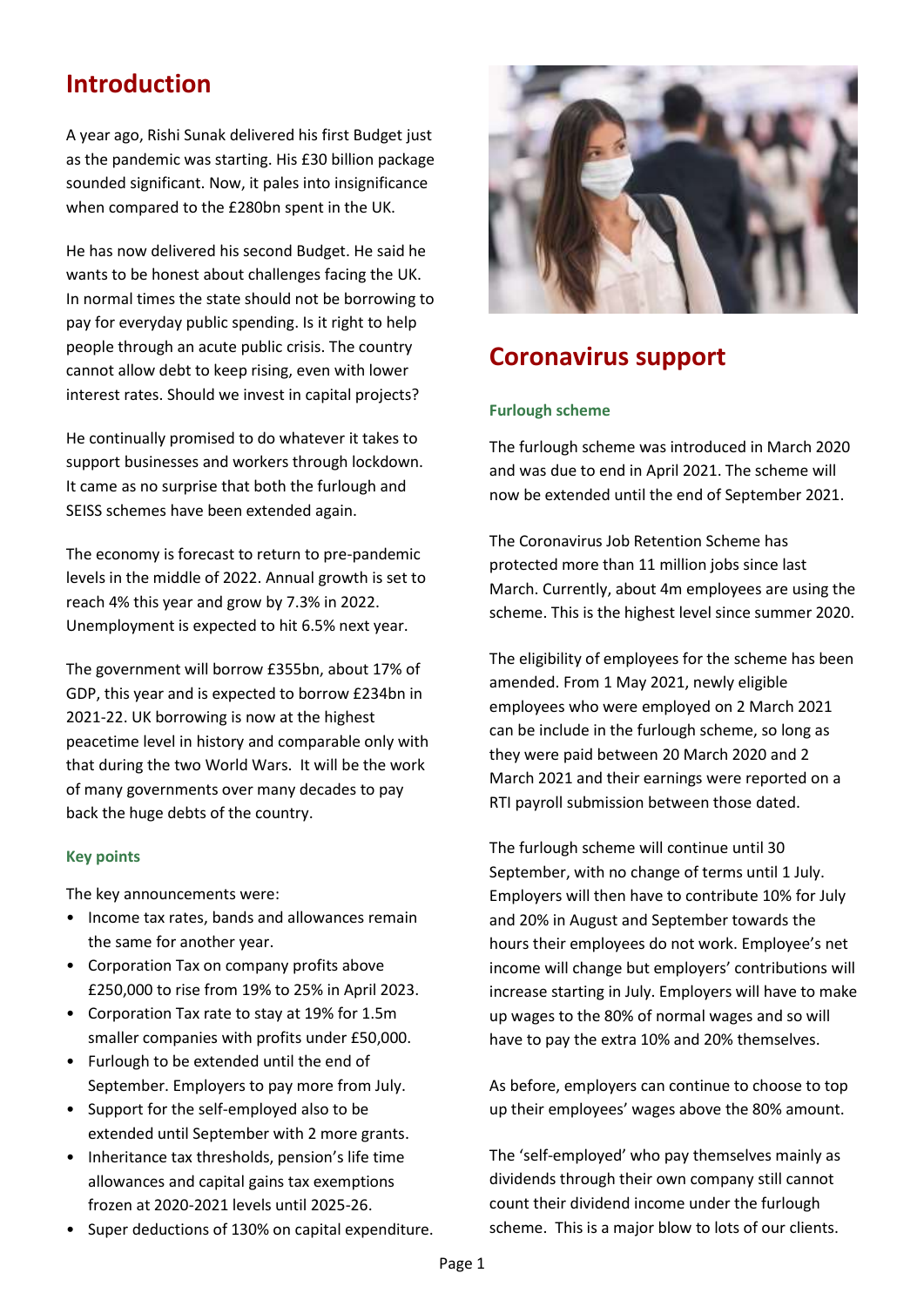

# **Self employed support**

### **Self-Employed Income Support Scheme (SEISS)**

Support for the self-employed will also continue until September 2021.

The fourth self-employment support grant will be available from late April. Eligibility will depend on whether a person experienced a significant financial impact from coronavirus between February and April 2021. It will continue to be worth up to 80% of three months' average trading profits, capped at £7,500. Claims for the fourth SEISS grant must be made by 31 May 2021.

For the first time, some of the relatively new selfemployed, a further 600,000 people, will become eligible for help with access to the fourth grant. Business profits after March 2019 were not used in the calculation or eligibility criteria for the first three grants. More self-employed people will now be eligible for support.

Those that started self employment after March 2019 could not prove their income through their tax return and were excluded from the first three grants. Self-employed profits are now available following the filing of the Tax Return for 2019-20. So long as they filed their Tax Return by midnight on 2 March 2021 they become eligible.

A fifth grant and final SEISS grant was confirmed covering the period between May and September. Claims for the fifth grant will open in late-July for eligible people.

The amount of the fifth grant will be determined by how much turnover reduces. Where turnover falls by at least 30% they can apply for a grant of up to 80% of average business profits, up to a total amount £7,500. If business turnover falls by less than 30% they can apply for up to 30% of average trading profits, capped at £2,850.

The first three grants were based on profits for the three tax years from 2016-17 to 2018-19. The fourth and fifth grants will take into business profit for 2019-20. The grants will now be calculated based on the four tax years from 2016-17 to 2019-20.

#### **Business losses**

Businesses that incur trading losses in 2020-21 and 2021-22 will have more flexibility to carry back their losses for three years rather than the current one year. The new relief will be available for both incorporated (sole traders and partnerships) and unincorporated (limited company) businesses.

#### **Recovery Loan Scheme**

From 6 April 2021, a new loan scheme will replace the Bounce Back Loan Scheme for small businesses, and also the CIBLS and CLBLS for larger businesses. The schemes were to end on 31 March 2021.

The new version will provide banks with a government guarantee of 80% on loans between £25,000 and £10m. The new scheme may be used for 'any legitimate business purpose, including growth and investment. The new scheme will remain open until 31 December 2021. Businesses can still use the new scheme even if they have already received support under the existing 100% government guaranteed loan schemes.

Few banks may be willing to offering these new loans with only an 80% guarantee.

#### **Contactless card payment will increase to £100**

The transaction limit on contactless card payment will increase to £100 later this year. The pandemic has caused a greater move away from cash, with shoppers being encouraged to use contactless technology in shops for public safety reasons. A year ago the limit was £30 and then increased to £45.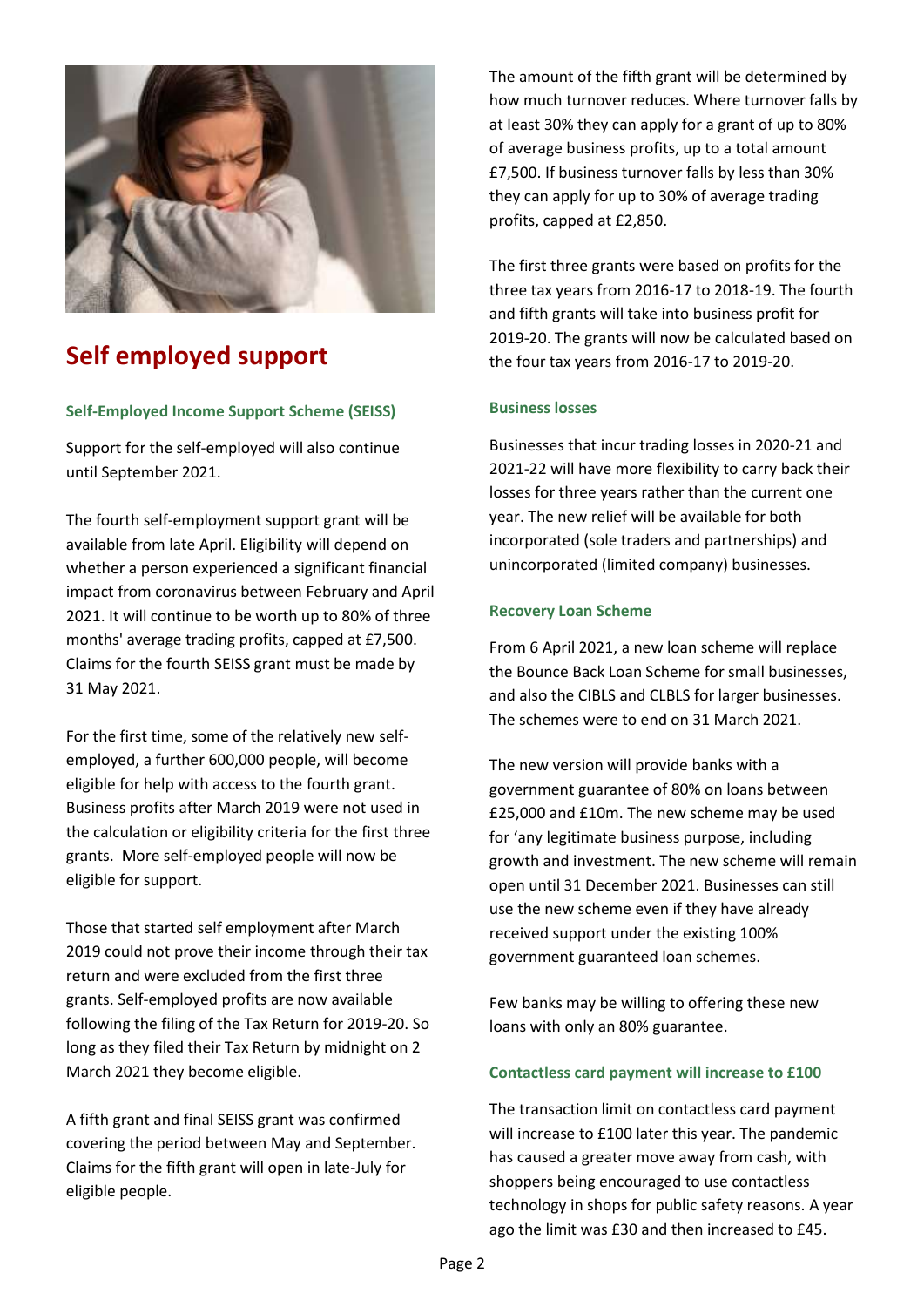

# **Business tax**

## **Corporation tax rate increase**

The largest of UK companies will pay Corporation Tax at 25% from April 2023 giving time for the economic recovery to set in. The 25% rate will apply if companies have profits over £250,000. The UK will still have lowest corporation tax in the G7.

The small profit and the main rates of Corporation Tax will make a come-back, along with marginal rate relief. It is around decade ago that we had marginal relief and more than one rate of Corporation Tax.

Only around 10% of all UK companies will pay the full higher rate of Corporation Tax at 25%.

An estimated 1.5 million smaller companies generating profits of less than £50,000 will continue to pay their Corporation Tax at 19%.

However, companies with profits exceeding £50,000 but not over £250,000 will pay tax at a tapered rate. This new rate will be greater than the new 25% so as to 'pull back' the full tax rate of 25% on profits under £50,000. This means that company profits between £50,000 and £250,000 would be taxed at marginal rate of 26.5%.

The £50,000 and £250,000 limits will be proportionately reduced for short accounting periods and where there are associated companies. A company is associated with another company at a particular time if, at that time or at any other time within the preceding 12 months (i) one company has control of the other, or (ii) both companies are under the control of the same person or group of persons. Therefore, watch out with group companies and 'groups' of associated family companies.

# **Personal tax**

### **Income tax allowances, rates and bands the same**

There will be no changes to the rates of income tax, just the bands. The rates of income tax will remain the same at 20%, 40% and 45%.

The income tax personal allowance will increase on 6 April 2021 from £12,500 to £12,570. The higher rate starting band increases from £50,000 to £50,270.

The Budget announced that the personal allowance of £12,570 and the higher rate income tax starting band will also be frozen at £50,270 until 2026.

The increase in bands is around 0.5%, far less than general and wage inflation. More people will therefore pay more income tax over the next few years as their wages and salaries slowly increase resulting in higher income tax revenues for the UK.

### **Company cars**

The appropriate percentages for company cars for the 2021/22 tax year have already been announced. The car fuel benefit charge multiplier will increase from £24,500 to £24,600.

The percentage for zero-emission cars increases to 1% regardless of the date the car was registered.

The percentages for cars first registered before 6 April 2020 remains the same for 2021/22. However, the percentage for cars first registered on or after 6 April 2020 is increased by 1% for 2021/22 (max 37%).

### **Company vans**

In 2020/21, electric vans were taxed at 80% of the full charge, i.e. at £2,792. From 6 April 2021, the benefit in kind charge for company vans, made available for an employee's private use, with zero carbon emissions will reduce to zero.

For 2021/22, the benefit in kind charge for nonelectric vans made available for employee's private use will increase to £3,500. For 2021/22, where company van fuel is used for private journeys the fuel benefit charge will increase to £669.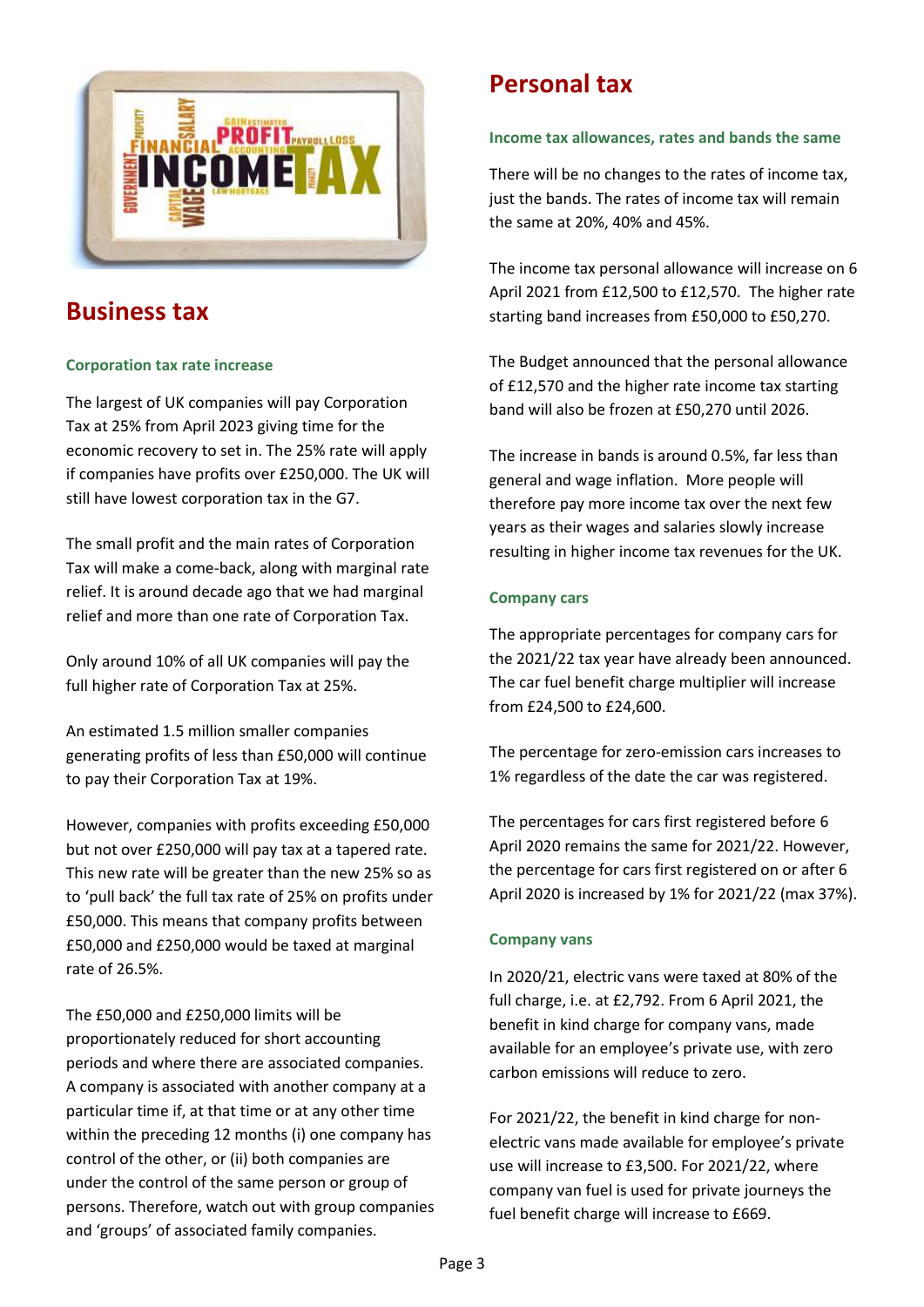# **NATIONAL INSURANCE NUMBERCARD**

THIS IS NOT PROOF OF IDENTITY

NE 56 78 12 A John Smith

# **National Insurance**

### **National Insurance for the employed**

The lower earnings limit (LEL) will remain the same at £120 (£520 per month, £6,240 per year) for 2021/22. This is the level when state benefits e.g. SSP and pensions start to accrue.

The level of the primary threshold, at which employees start to pay National Insurance, will increase from £9,500 to £9,568 pa i.e. £183 pw (£792 pm) to £184 pw (£797 pm).

The secondary threshold, for employer's National Insurance, will increase from £8,788 to £8,840 pa i.e. from £169 pw (£732 pm) to £170 pw (£737 pm).

For owner-managed businesses, this will mean more money can be drawn personally from the company's profits before national insurance is payable. For most owner managed limited company shareholderdirectors, where we typically run their monthly payroll, their optimum monthly salary will increase from £732 pm to £737 pm from April 2021. Those with limited other taxable income, below the personal allowance, may wish to increase their salary from £792 pm to £797 pm from April 2021.

Employee's National Insurance contributions remain payable at a notional zero rate on earning between the lower earnings limit (£6,240 pa) and the primary threshold (£9,568 pa) and they will continue to receive one of their 35 qualifying years towards their state pension entitlement.

The primary rate of Class 1 National Insurance stays at 12% with the additional rate at 2% and the employer's and Class 1A National Insurance rate remaining at 13.8%.

## **National Insurance for the self employed**

Class 2 contributions will stay the same at £3.05 pw in 2021-22 where business profits exceed the small profits threshold of £6,515 pa. Class 2 National Insurance costs a self-employed trader £159 pa. Each qualifying year accrued is worth around £250 of extra state pension from state retirement age.

Where profits are below this level, including loss making businesses, the self-employed can elect to pay Class 2 in order to preserve their entitlement to the state pension and other contributory benefits. This is a very cheap method of accruing a state pension for a self-employed trader with low profits.

For 2021/22, Class 4 contributions is payable at 9% on business profits between £9,568 and £50,270 with an additional 2% on profits over £50,270.

### **Voluntary Class 3 contributions**

Class 3 contributions can be voluntarily paid to boost a person's National Insurance record and their state pension. In 2021/22 the rate is £15.40 pw.

### **Employment allowance remains at £4,000**

Businesses will continue to not pay employer's NIC on the first £4,000 of their annual bill. The allowance must now be claimed each tax year! Businesses can make a claim for the allowance for up to four years after the end of the tax year.

The allowance is available only where the Class 1 NIC bill of the business was below £100,000 in the previous tax year.

### **Employment allowance restriction**

The Employment Allowance cannot be claimed by company directors if they are the only employee of the company or if no one else is paid above the secondary (employer's NI) threshold of £170 pw.

From 6 April 2020, the Employment Allowance is now only available where the business's total Class 1 NI liability is below £100,000.

Restrictions also apply for persons employed in household or domestic work and under 'IR35 rules'.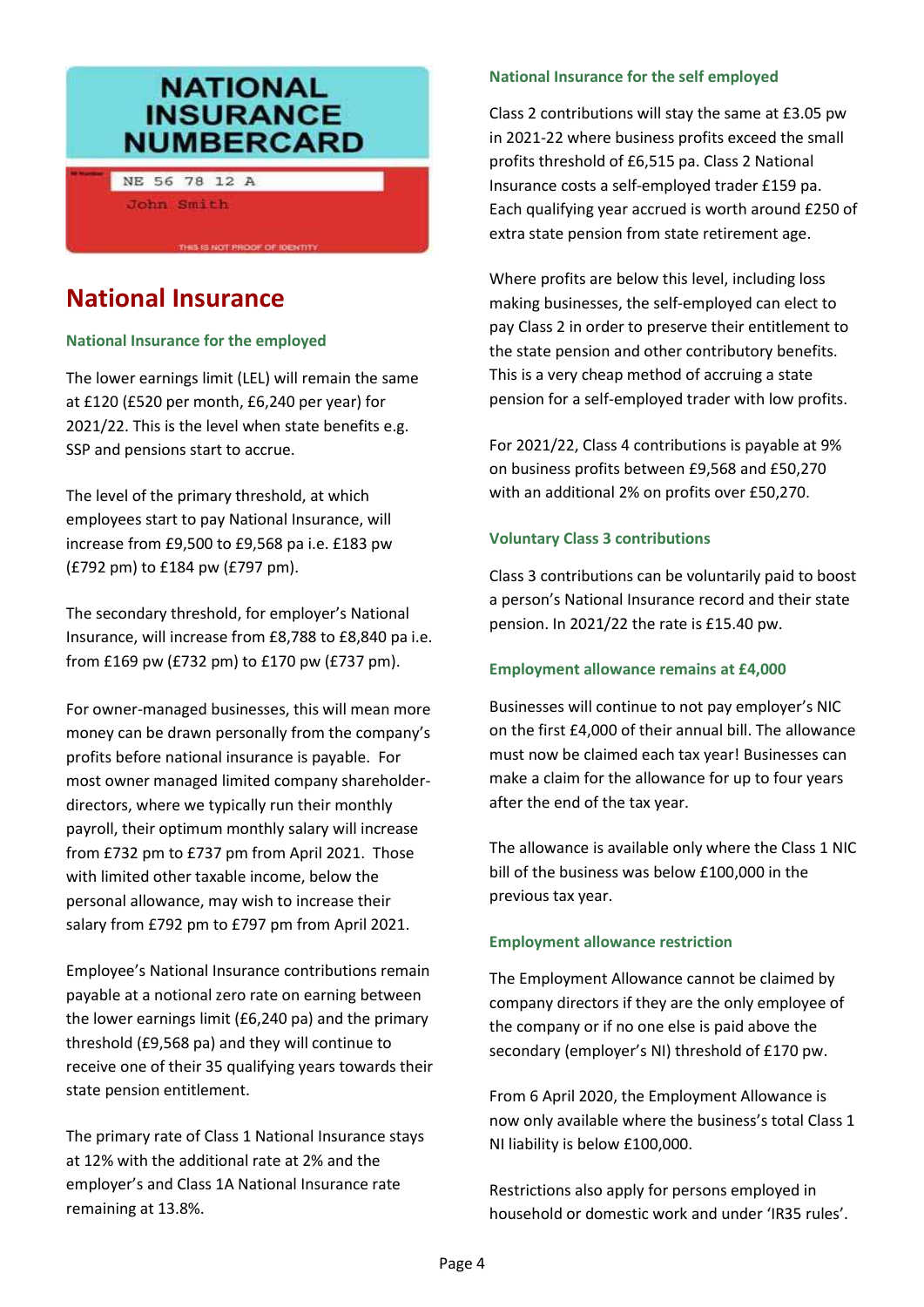

# **Capital Allowances**

A business cannot claim the cost of new equipment as a Profit and Loss Account cost in the year of purchase.

Similarly, the depreciation charged to the Profit and Loss Account cannot be claimed for tax purposes. Instead, a business claims what are known as capital allowances in lieu of the equipment cost.

A business can claim capital allowances when it buys assets that it will be to use in its business, e.g. for

- equipment
- machinery
- business vehicles, like cars, vans or lorries.

This type of expenditure is known as plant and machinery even if it relates to office equipment.

You can deduct some or all of the value of the item from your profits before you pay tax.

The special lower rate of writing down allowances, on a reducing balance basis, on pool expenditure has already reduced from 8% to 6% on 6 April 2019. The main rate of 18% remains the same.

#### **Capital allowances - Annual Investment Allowance**

The £1m of Annual Investment Allowance for expenditure incurred on plant and machinery between 1 January 2019 and 31 December 2020 has been extended to 31 December 2021.

The temporary £1m cap was due to revert to £200,000 on 1 January 2021.

#### **Capital allowances - New super deduction relief**

To offset the higher rate of Corporation Tax and encourage business spending, a new 'super deduction' relief will be introduced where companies will be able to save 130% on the cost of new purchased plant and machinery.

For qualifying expenditures incurred between 1 April 2021 and 31 March 2023, companies can claim:

- a super-deduction providing allowances of 130% on most new plant and machinery investments that ordinarily qualify for the 18% main rate writing down allowances
- a first year allowance of 50% on most new plant and machinery investments that ordinarily qualify for the 6% special rate writing down allowances.

Used and second-hand purchases with be excluded. The rate of the super-deduction will be apportioned if an accounting period straddles 1 April 2023.

Disposal receipts should be treated as balancing charges (taxable profits), instead of being taken to pools. The calculation rules will treat only part of the disposal receipt as a balancing charge, if part of the original expenditure is claimed using the allowances.

#### **Capital allowances - business vehicles**

The government previously announced that it was consulting on bringing forward the ending of sales of new petrol, diesel and hybrid cars and vans to 2035.

To encourage businesses to purchase more environmentally friendly (lower CO2 emission) vehicles, the availability of First Year Allowances (FYAs) has been extended to April 2025. It was due to end from April 2021.

100% FYAs will continue to apply for business cars acquired from April 2021 with CO2 emissions of 0g/km i.e. pure electric vehicles.

Business cars with CO2 emissions up to 50g/km will be eligible for tax allowances at the main rate of 18% while cars with CO2 emissions over 50g/km will be eligible for allowances at the special rate of 6%.

The new 50g/km threshold will also be used when determining the lease rental cost restriction of 15%.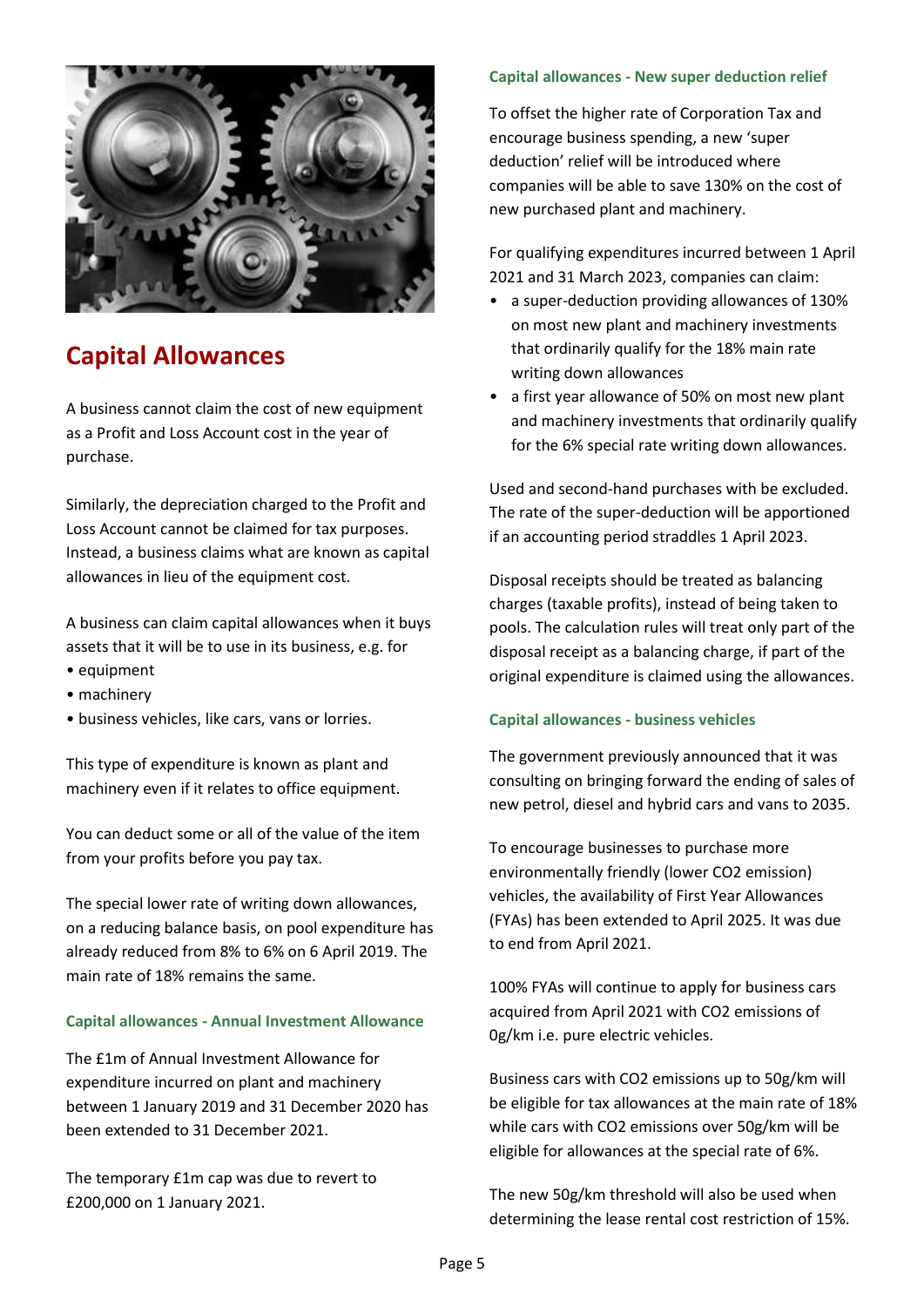

# **Home working**

#### **Flat-rate deduction for homeworking increases**

Employees who have to work from home on a regular basis can claim tax relief for their extra costs of certain bills, such as business telephone calls, gas and electricity. However, fixed costs such as rent, council tax and broadband where these costs represent both personal and business use cannot be included in a claim. This only applies where an employee does not have a place of work provided by their employer e.g. owner-managed businesses.

A flat-rate deduction of £4 pw is available to employees to cover additional household expenses. From April 2020, this increased to £6 pw where they work at home under homeworking arrangements. No records of actual costs incurred need to be kept.

An employee is at liberty to calculate their own additional costs of working from home and to claim these against their taxable employment income. Records and calculation would need to be kept. Employees do not have to use the £4 or the new £6 pw allowance. This is a measure to simplify a claim. The rates only apply to employees, including directors of their own limited companies.

The self-employed have a system to claim £2.30, £4.15 or £6.00 pw, depending on the number of hours they work from home each month. See [here.](https://www.gov.uk/simpler-income-tax-simplified-expenses/working-from-home)

#### **Employer reporting exemptions**

Employers will not be required to report reimbursed expenses on Forms P11D when employees need to buy business equipment to work from home.



# **Value Added Tax**

#### **VAT threshold frozen**

The UK has one of the highest VAT thresholds in the EU. The VAT registration threshold will remain at £85,000 until 2024 therefore bring more businesses into VAT as turnover increases with general inflation.

The main rate of 20% will stay the same.

#### **Hospitality businesses – 3 VAT rates in a year**

The temporary 5% rate of VAT, for hospitality businesses and tourist attraction, will be extended until 30 September 2021.

The rate was due to revert to 20% from 1 April 2021. From 1 October 2021, a new interim rate of 12.5% will apply for the six months to 31 March 2022. It will return to the full rate of 20% on 1 April 2022.

The special rate applies to food and drinks (hot or cold) served in premises and also to hot take away food and drinks. Alcoholic drinks are excluding in all cases. Cold takeaway food is generally zero rated and therefore not affected by the concession. The reduced rate also applies to hotel and holiday accommodation, including guest house and caravan and camp sites and to admission fees to tourist attractions like zoos, theatres, fairs, amusement parks etc. Therefore, be careful until 31 March 2022 when calculating recoverable input VAT when purchasing food and drink whilst out on business.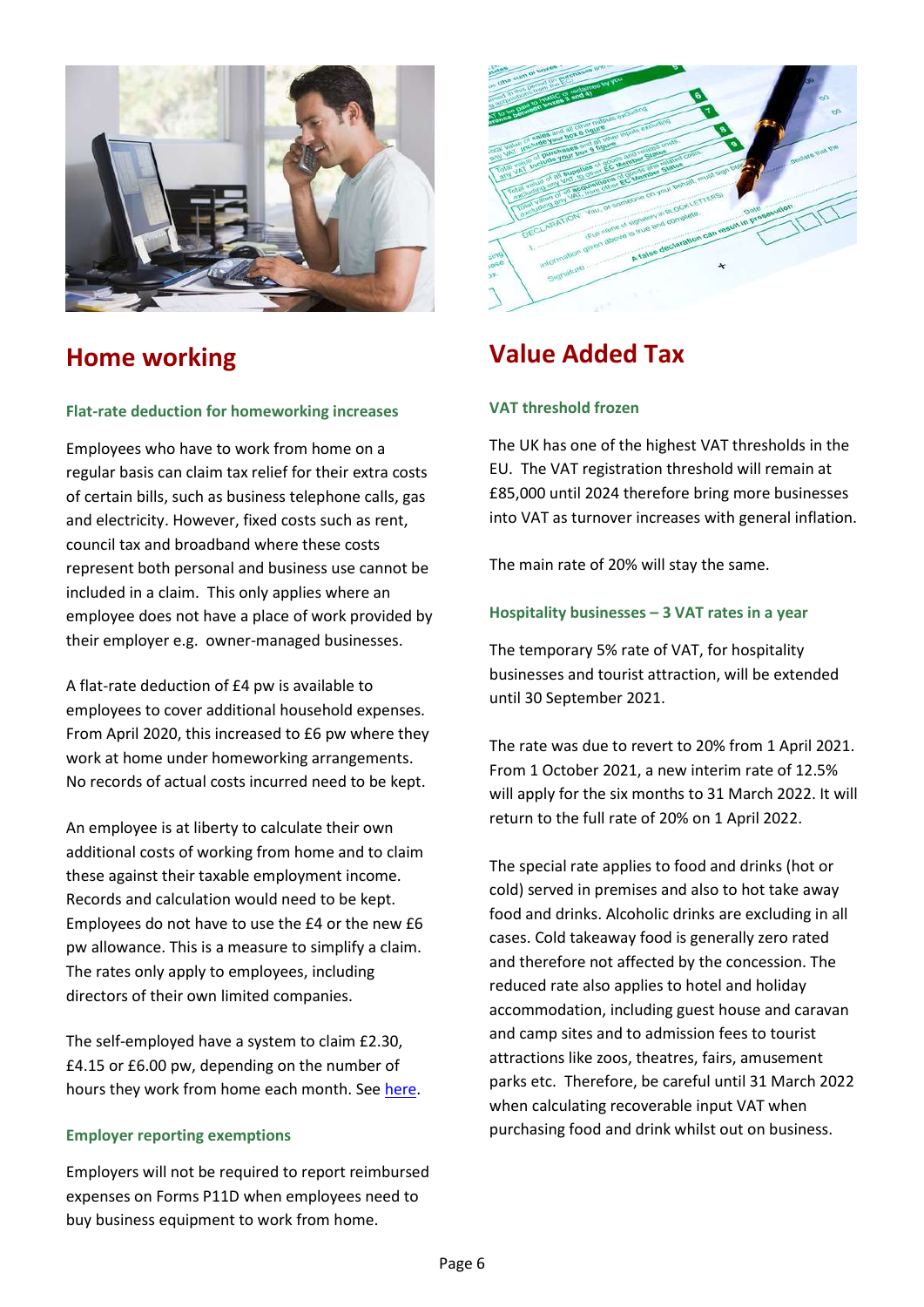

# **Capital taxes**

There will be no changes to inheritance tax rates or bands, the lifetime pension allowance or capital gains tax allowances.

## **Capital Gains Tax**

The Capital Gains Tax annual exemption remains at £12,300 for the tax year 2021-22 and up to and including 2025-26.

### **Inheritance Tax**

The Inheritance Tax nil-rate band stays at £325,000 and the residence nil-rate band at £175,000 until 2026. The NRB is available to all in respect of their death estate and can be set against all assets. The RNRB is available to those passing on a qualifying residence on death to their direct descendants.

### **Pension lifetime allowance**

The pension lifetime allowance has been frozen at £1,073,100 up to and including 2025-26. This may sound like a relatively minor issue aimed at the wealthiest in society. However, a large proportion of middle Britain is now at risk of being affected. Highearners, like doctors, lawyers and consultants with sizeable pensions will be among those hit by the frozen allowance.

Retirement savings over the lifetime allowance are subject to a 55% tax charge if the savings are withdrawn as a lump sum or 25% if withdrawn as a taxed pension income, unless previous pension savings are covered by one of the past protection regimes.

# **Property**

#### **Business rates**

The 100% business rates holiday in England, that was due to end in April, will now be extended until June 2021 when a transitional 66% discount will come into effect for properties with a value up to £2m for closed businesses, with a lower cap for those that have been able to stay open.

### **Grants for retail, hospitality and leisure**

There will be a new Restart Grant in April to help businesses reopen and get going again.

Non-essential retail businesses due to re-open in April will receive grants of up to £6,000 per premises.

Hospitality, leisure and personal care provider businesses will receive grants of up to £18,000.

### **Stamp Duty**

The planned stamp duty cut on house purchases under £500,000 in England will be extended. The zero rate band of £500,000 for Stamp Duty was extended from 31 March to 30 June 2021. The nil rate band will then be set at £250,000 from 1 July to 30 September 2021.

The extension means that all residential property purchases, involving a main home, completed on or before 30 June 2021 for a price of up to £500,000 will pay no Stamp Duty.

Similarly, residential property purchases completed on or before 30 September 2021 for a price up to £250,000 will pay no Stamp Duty.

From 1 October 2021, the normal rates of Stamp Duty will apply to purchases above £125,000.

The concession also benefits investment properties, like holiday homes and buy-to-let properties. However, these property purchases are subject to the extra 3% Stamp Duty rate which applies to the whole purchase price and not just above the £500,000 and £250,000 limits.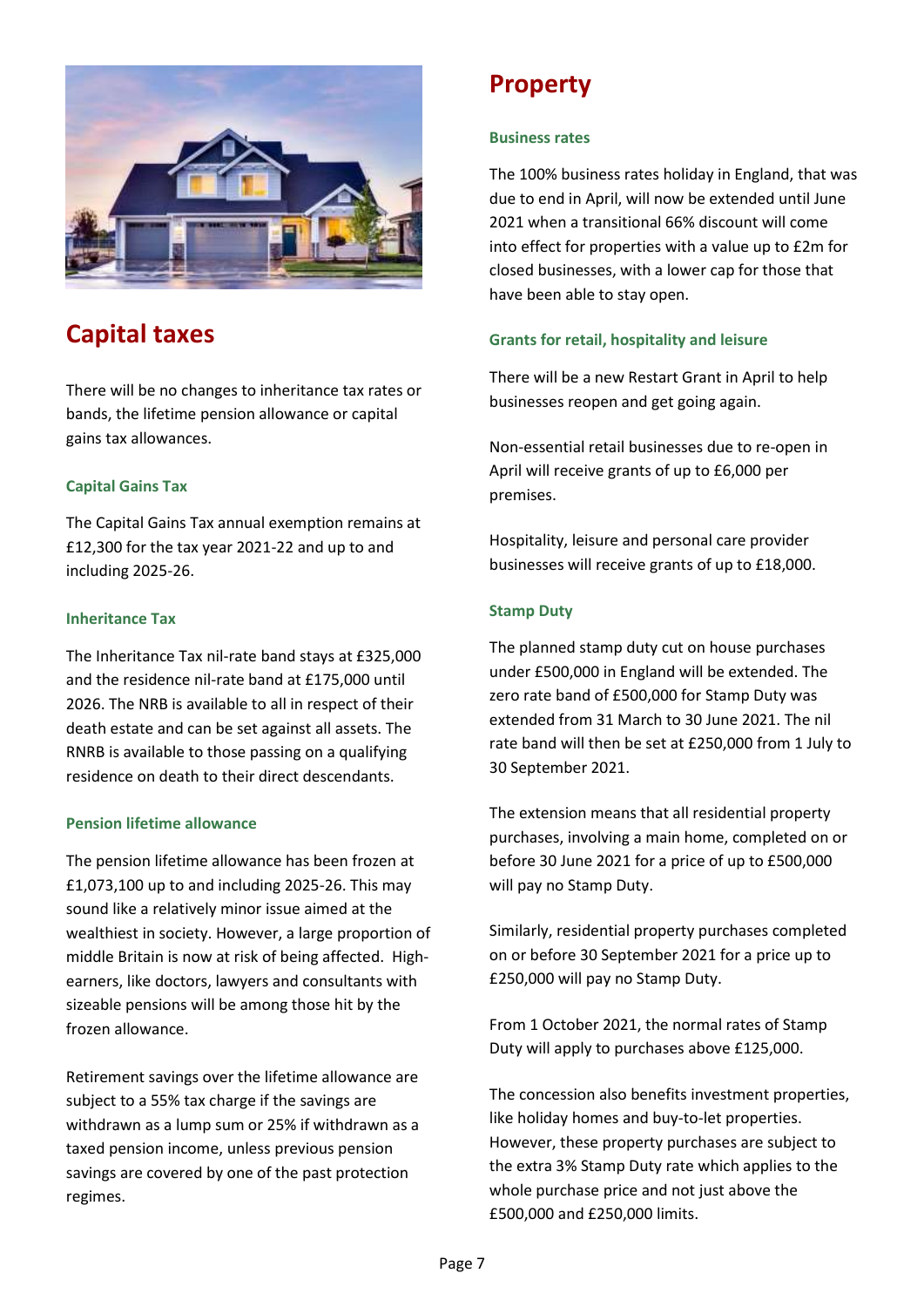

# **Pensions**

### **Contributions**

The annual Budget concern that tax relief on pension contributions would be severely restricted did once again not transpire.

The higher rate tax relief on individual pension contributions and the amount that can be paid into money purchase pensions each year, currently £40,000, and which will attract tax relief did not change either.

### **State pension triple lock unchanged**

The state pension will increase by 2.5% in 2021-22.

# **Savings**

#### **ISA allowances**

The adult ISA annual subscription limit for 2021-22 will remain unchanged at £20,000. The annual subscription limit for Junior ISAs and Child Trust Funds was last increased to £9,000 in 2020-21.

#### **Green savings bonds**

'Green savings bonds' are to be launch by National Savings & Investments in the summer. Details will be made available in the near future.

The Chancellor said that the bonds 'will give all UK savers the opportunity to take part in the collective effort to tackle climate change'.

# **Other Budget provisions**

### **National Living Wage**

The National Living Wage will rise from £8.72 to £8.91 from April. More details for other age groups can be found [here.](https://www.gov.uk/national-minimum-wage-rates)

First-time buyers will get a government guarantee on mortgages. They will be offered a wider range of mortgages that only require a deposit of 5%.

The temporary Universal Credit top-up of £20-perweek will be extended by six months.

### **Time to pay arrangement for outstanding tax**

HMRC set up a phone helpline to support businesses and self-employed people concerned about not being able to pay their taxes on time due to the coronavirus.

The helpline allows any business or self-employed individual who is concerned about paying their tax due to coronavirus to get practical help and advice.

For those who are unable to pay due to coronavirus, HMRC will discuss your specific circumstances to explore agreeing an instalment arrangement, suspending debt collection proceedings or cancelling penalties and interest where you have cashflow or administrative difficulties contacting or paying HMRC immediately.

The helpline number is 0800 0159 559. The helpline is open from Monday to Friday 8am to 8pm, and Saturday 8am to 4pm (excluding bank holidays). Other HMRC business payment support contact details can be found [here.](https://www.gov.uk/difficulties-paying-hmrc)

A taxpayer who owes less than £30,000 can now set up a time-to-pay arrangement [online](https://www.gov.uk/pay-self-assessment-tax-bill/pay-in-instalments) by logging into their Personal Tax Account, so there is no need to speak to anyone over the phone and answer potentially intrusive questions over the ability to pay. Previously, this was limited to £10,000.